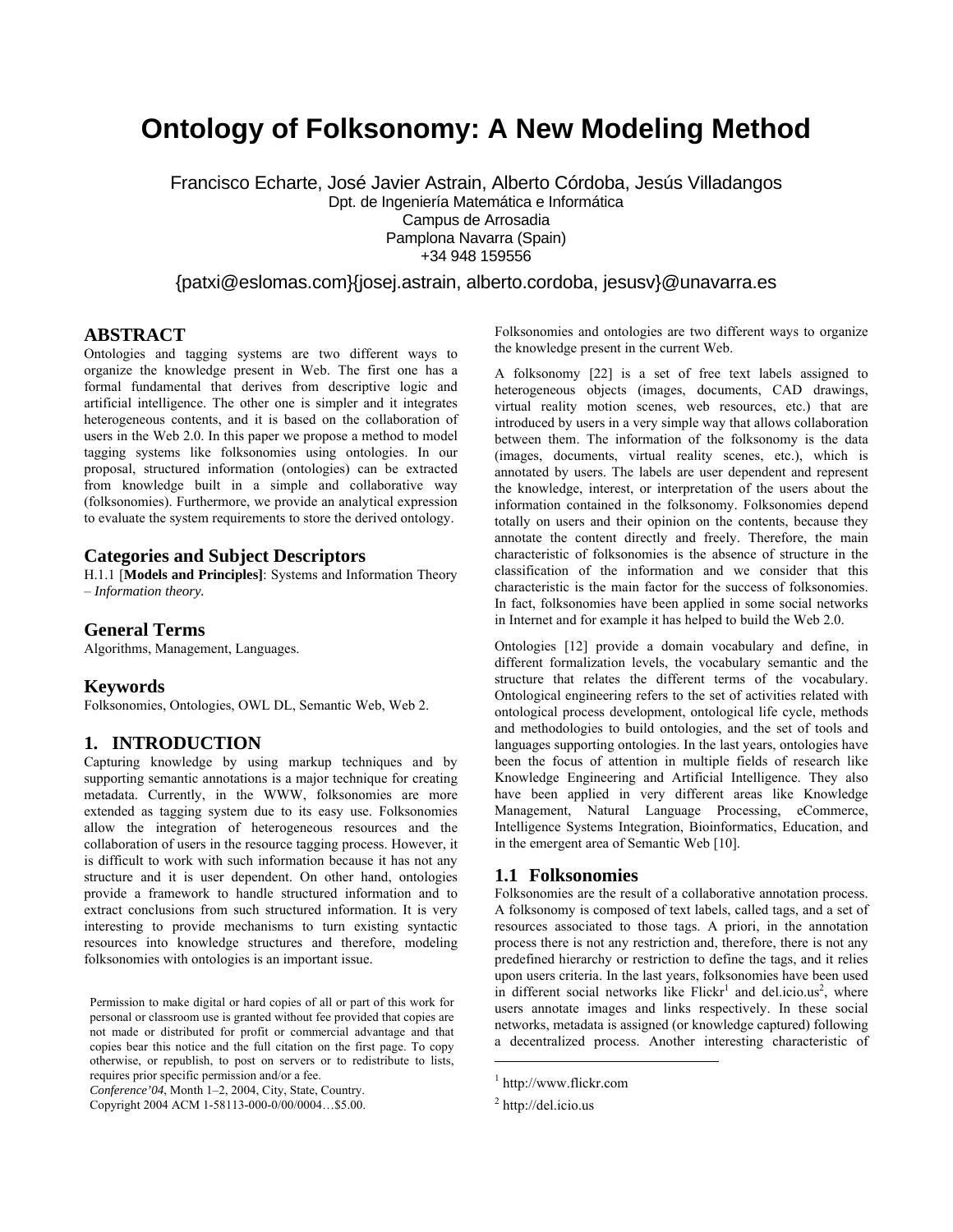folksonomies is collaboration due to the fact that users can interact with the resources provided by others adding notes on them. Therefore, folksonomies contain a view of contents and knowledge wider than the contents they represent.

One usual example of folksonomy is del.ici.ous, a social network where users store URLs and annotate them. In this case, users can annotate all URLs present in the system and each URL can be located by means of tags assigned to it. Therefore users can access to any web resource annotated by any user. In this case, users can also collaborate to assign tags. Hence, the semantic of the resources and the used tags are included in a collaborative way.

Another example of social network, similar to del.ici.ous, is Flickr. In this case, tags can be used by different users, but each user annotates only its own resources (photos, images, etc.). In this way, the annotation process is individual. The semantic of the tags corresponds with the different resources that have been labeled by different users.

In the above examples and similar ones, the navigation process is based on clouds of words, called *tag clouds*, avoiding the taxonomic organization of tags. In Figure 1, we show an example of a *tag clouds* obtained with the most used tags in del.ici.ous in a particular date. Depending on its popularity (that is, the number of resources annotated with such tag), each word has a different size. Similarly, different colors indicate that tags are shared with other users.



**Figure 1. Tags cloud** 

The knowledge captured with folksonomies has some drawbacks, (polysemy, synonymy, granularity) which are similar to the ones present in other classification systems like taxonomies or thesaurus [9][3].

Another problem specific of Folksonomies is the semantic of the tags. Although one can expect that tags are directly related with the information, it is not always the case. The flexibility of folksonomies allows users to assign tags based on their relation to the information. That is, when users define a tag they take into account not only the information to be annotated but also the purpose of the tag. Consequently, different tag types can be identified depending on its purpose [9]:

- 1. Identify "what about and who". These tags are used to identify what and who is the content about.
- 2. Identify "what it is". These tags indicate the type of the annotated resource: *blog*, *book*, etc.
- 3. Identify "the proprietary". These tags are used to establish who is the author or the proprietary of the

content.

- 4. Categories. Some users use particular tags to simulate hierarchies.
- 5. Identify "characteristics of the content". These tags are usually adjectives (*funny*, *bored*, etc.) representing the opinion of the user that annotates the content.
- Self reference. Such tags represent the relationship of the user with the content. Usually they begin with "*my"*. For example, *mythings*, *myjob*, *mycomments*, etc.
- 7. Organize tasks. Such tags are used to simulate content classification in order to organize, for example, the work. Tags that fit into this class are *toread*, *todo*, *search-work*, etc.

Another additional problem present in Folksonomies arises from its collaborative philosophy. The direct implication of the final user in the construction of the knowledge structure, makes such structure very sensible to SPAM. That is, the uncontrolled action of malicious users providing for instance several wrong tags, can derive into poor knowledge models.

The problems we have described above refer to the annotation process. However, there are also some other problems related with the navigation for searching and accessing contents. Navigation problems can be grouped in two blocks [1]: (1) reduced search capabilities; and (2) limited exploration.

As the searching result is restricted to the specific tags used in the annotation process, search capability is reduced because of the linguistic and semantic limitations of tags. For example, if a user assigns the tag "cat" to a resource, and another one looks for the word "animal", that resource will not be shown; or if a user searches resources related to the tag "television", resources labelled with a "tv" tag, will not be shown.

In Folksonomies, navigation is a very simple and intuitive process that allows finding out interesting contents. There are two basic ways of navigation through the tag space: a) search and refine, b) use visualization tools of the tag space like the *cloud of words*. However, as we explain below, such mechanisms are not effective enough.

Search and refine is based on the selection or the search of a tag followed by a posterior refinement of the results. For example, when we look for the word "book" in del.ici.ous, we obtain a result similar to the one shown in Figure 2. This figure contains the set of web pages labelled with the word "book", and the set of related tags that can be used to extend the searching process.

The related tags provide a very basic way to continue the searching process or to refine the search. However, some generic related tags, e.g. those that identify personal aspects like *to:order* or *wishlist*, are not useful in practice. Many times it is better to access to the returned links to refine the search in them.

The other navigation method, that is, the use of visualization tools of the tag space, is the one used most frequently. The *cloud of words* belongs to this class (see example in Figure 1). In this case, the size of words is used to indicate the tag's frequency of use visually.

Though this navigation mechanism seems to be a good method of exploration, its utility decreases as the number of contents and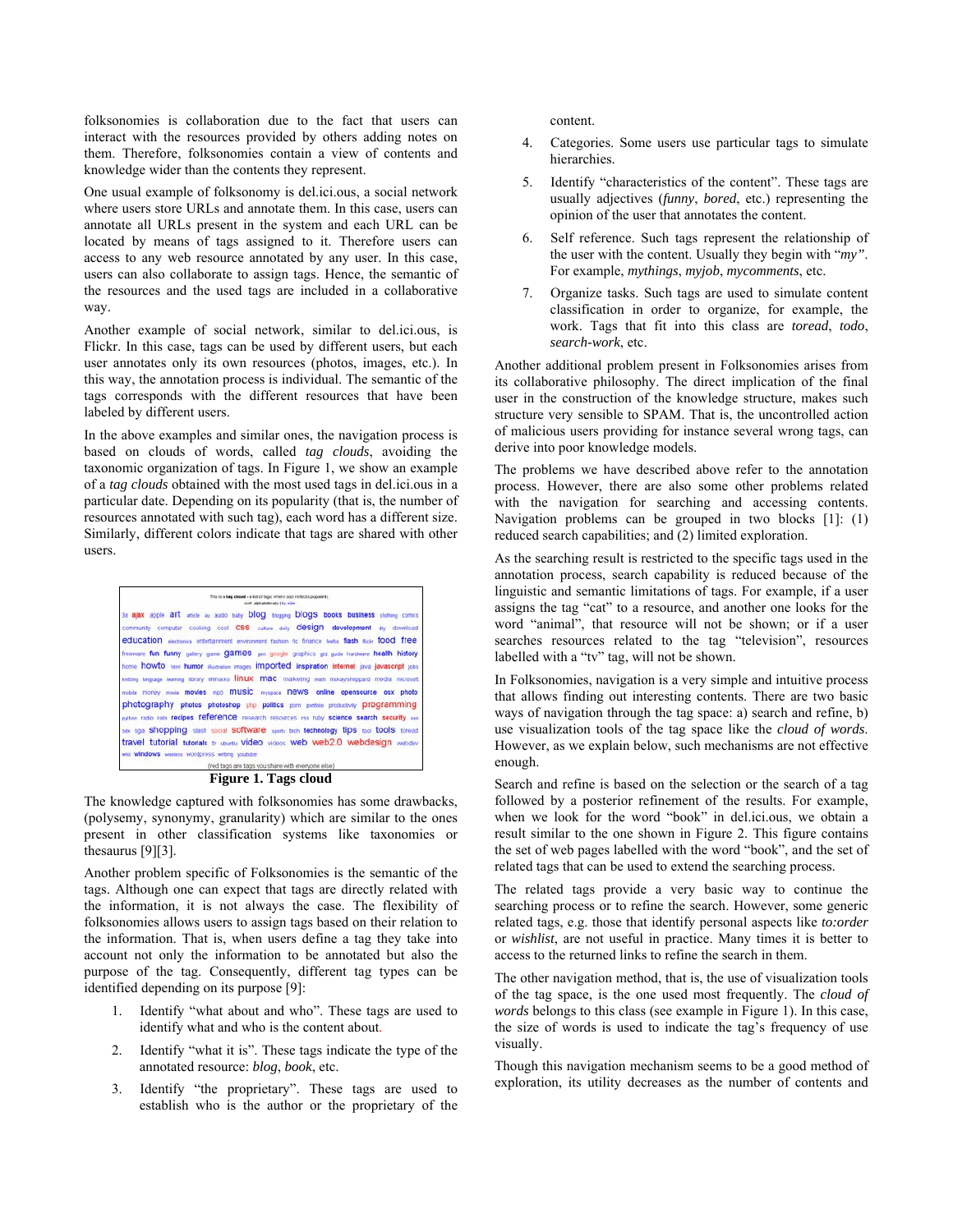tags increase [16]. The reasons, which should be avoided in other developments, are the following ones:

- 1. Tags are organized in alphabetical order without taking into account the relationship between them.
- 2. Low frequency tags are not showed hiding the point of view of some users. Therefore, one of the most interesting characteristic of Folksonomies, namely the integration of diverse points of view, is reduced.
- 3. There are many redundant tags, like *blog*, *blogs*, *blogging*, etc. that could be resumed.
- 4. Personal tags, like *toread*, which do not really provide additional semantic information interesting for other users are shown
- 5. This visualization is provided at the first level only, and it is not used in other places.



**Figure 2. Search and Refine** 

# **1.2 Ontologies**

In [12] T. Gruber defined ontologies as the formal and explicit specification of a shared conceptualization. In this definition, *explicit* refers to the requirement to name all concepts and elements of the domain; *formal* means that a formal language must be used; and *shared* means that the points of view of all users involved in the domain are included in the ontology. Ontologies are structured knowledge where concepts, instances, attributes and relations are modelled. Thus, as the ontology models rigorously a domain, the ontology is a set of concepts that can be used by agents to dialogue with a common language.

The semantic of the ontology is supported by the descriptive logic formalism. We have the necessary axioms and inference rules to derive conclusions from the information contained in the ontology. Ontologies can be defined in different ways due to the existence of different languages to represent them. Therefore, it is very important to use mature standards to define it. From this point of view, OWL [21][6] is the best option. Proposed by the Wide Web Consortium (W3C), it is one of the main elements of the Semantic Web, a project initiated by T. Berners-Lee to include semantic in the Web [2]. OWL is supported by different technologies (XML, XML Schema, RDF [11], RDF Schema [3]), and all together provides a way to define a structure for documents and the explicit semantic relationship between different resources. All these technologies are open standards, tested and accepted.

However, ontologies have some drawbacks due to its difficulty to be built and used. If we consider ECM (Enterprise Content Management) systems, based on Web technologies, it is very difficult, for example, to represent a priori the whole scope of the domain for any enterprise. It is also difficult to anticipate the whole domain and the complete set of point of views of all possible users. Thus, ECM system deployments are continuously delayed because the domain is very frequently changed trying to consider all the possibilities. Usually such systems consider only a reduced version of the complete set of information. In addition, most users are simply information providers and they are not familiar with ontologies. Consequently, the insertion of new contents is a very difficult process for most users, because several criteria must be taken into account, and users neither are familiar with these criteria nor with the tools to work with ontologies. Another difficulty is that the structure of the information can vary with time and, therefore, it is necessary a monitoring process to update the structure of the information and the classification criteria. In conclusion, ontologies are difficult to maintain, mainly in changing environments.

## **1.3 Motivation**

Ontologies are based on a solid formal model like the Descriptive Logic and an explicit, formal and shared representation of knowledge domain. On the other hand, folksonomies are based on a collaborative classification system, very simple to use and to implement. It produces a representation of the knowledge domain that emerges from the collaboration between the users with respect not only to the information annotated but also to the tags used. Although both techniques have their strong points, they have also theirs disadvantages.

In folksonomies, the collaborative way of classifying information in such an anarchical way, trying to extract patterns of order from certain chaos, has the important disadvantage that when the volume of information is high, or when the number of tags increase, the quality of the system decrease dramatically [14]. One of the reasons is the use of words badly written, plural instead of singulars, spaces or scripts between words, etc. Hence, when the number of tags increases, the navigation through the folksonomy becomes more complex and it is more difficult to find concrete resources. In addition, tags that are used less frequently are diluted among tags that are used most frequently, loosing some points of view that could be interesting for some users.

Furthermore, the absence of any type of formalism makes it impossible to classify in a simple way or make inferences more complex that the ones based in the relationship between contents based in the share of some tag.

The main problem of classification systems and ontologies in general, and OWL-DL in particular, comes from the expressivity power and their formalism, that usually makes it very complicated to create and use ontologies. Although in many situations it is convenient or even indispensable the creation of classification information, it can be expensive to implement and presents important problems of scalability [8].

The above analysis suggests that it would be convenient that current information web systems could take advantage of the best of both worlds, offering the possibility of structuring the knowledge on a formal way using ontologies, but without losing the dynamism that folksonomies offer. Since ontologies allow the representation of knowledge in a formal way, it seems reasonable to try to model folksonomies with them, incorporating these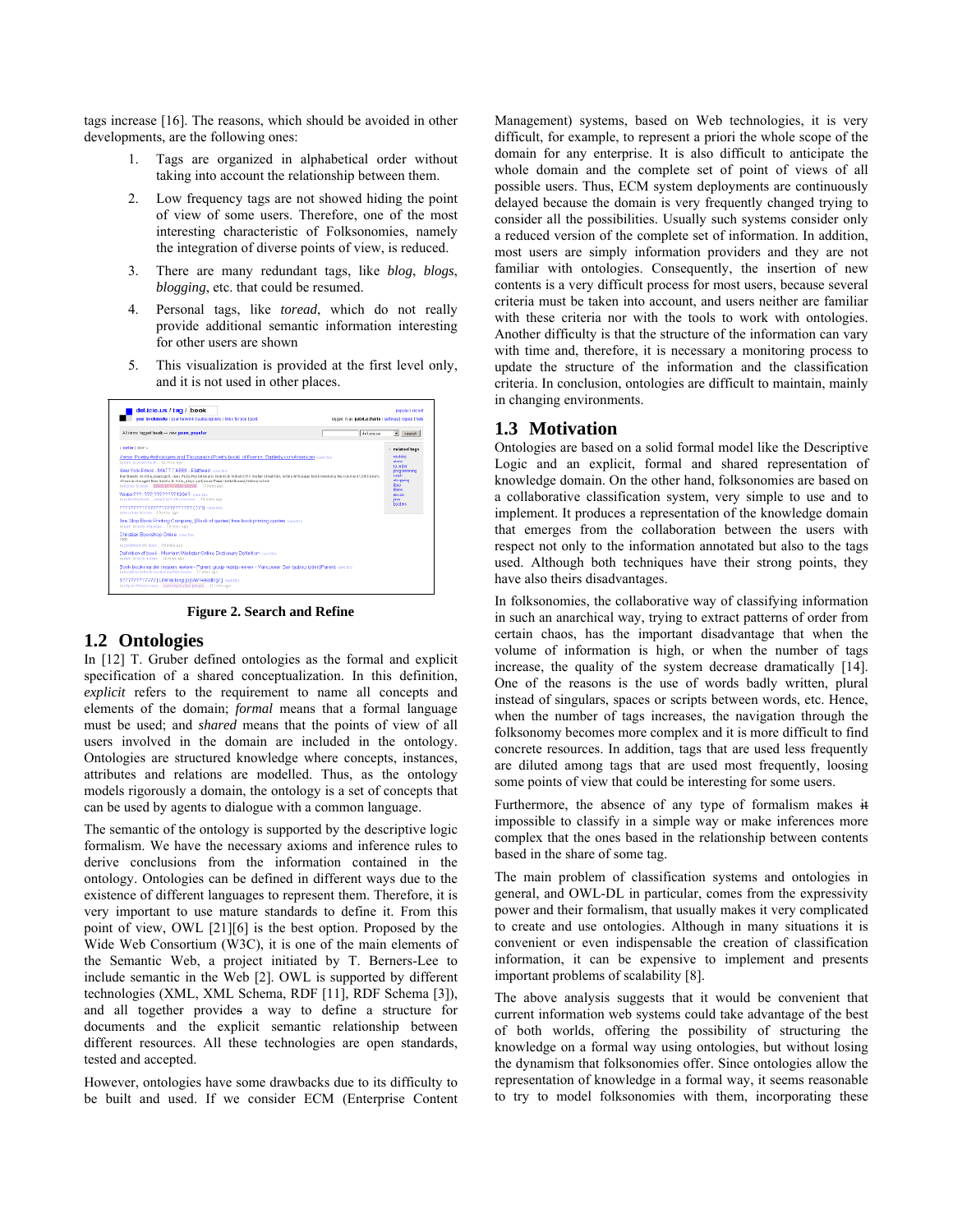models to the structure of knowledge of the current information web systems based on semantic technologies.

On the one hand, this would allow having a common vocabulary referring to folksonomies that guarantees the interoperability between different applications, as the creation of common tools and libraries. On the other hand, this modeling could also be used to try to solve or to reduce the inherent folksonomies disadvantages, directly from the model, using the inference capabilities of reasoners over ontologies, or using external tools.

# **1.4 Contribution**

Once folksonomies and ontologies have been analyzed, we remark that the success of folksonomies is the easy of use. However, knowledge structured in ontologies can be processed in a more efficient way allowing more elaborated conclusions due to the use of reasoners. In this paper, we propose a method to model folksonomies with ontologies, the first one to our knowledge. The method is composed of, on one side, a generic ontology structure that represents any folksonomy, and, on the other side, an algorithm to integrate the information contained in the folksonomy with the generic ontology. Thus, we provide an algorithm to obtain an ontology that contains the tagged information from the folksonomy. In addition, in this paper we provide a measure of the ontology size generated by our algorithm. This measure allows analyzing the system requirements before the transformation.

The main advantage of the proposed method is that it captures transparently the knowledge. The user annotates the content, resources, documents, etc., and dynamically and without user intervention, the proposed modelling method stores the information in the ontology. In addition, the method allows resolving two typical problems of folksonomies: (i) tag variability (for example, *blog*, *blogs*, *blogging*) and (ii) tags defined in terms of the objective of the tag and not on the content (for example, *toread*, *whislist*, etc.).

# **2. MODELING METHOD**

Gruber, in his article "*Ontology of Folksonomy: a mash-up of Apples and Oranges*" [13], presents the different roles of ontologies and folksonomies in Semantic Web. He shows that both techniques are not completely opposed to each other but it is possible to get they complement each other. He gives some basic ideas on how to get it.

In his proposal, Gruber considers tagging as the activity in which some user annotates some content with one or more tags.

```
Tagging(object, tag, tagger)
```
Gruber also considers two more characteristics, a first one centred in the sharing of taggings between different sources or applications, and a second one oriented to indicate the polarity (positive or negative) of each tagging, in an attempt to reduce problems derived from spam or incorrect taggings.

Tagging(object, tag, tagger, source, + or -)

The work of Gruber presents the basic concepts involved in folksonomies and offers a starting point for the creation of a method for modelling folksonomies with ontologies. However, in order to create this method, it is necessary to detail more explicitly the characteristics of folksonomies and to do it in a stricter way, using some knowledge representation language like OWL DL. These languages offer the power and formalism of descriptive logics and allow the expressivity needed to model the different characteristics.

# **2.1 Description of the Modeling Method**

The model consists on an ontology<sup>3</sup> designed in OWL language using the tool Protégé [18]. This ontology defines the following classes: Source, Resource, Tag, User, Annotation, AnnotationTag and Polarity. These classes have the objective to represent the model of knowledge of folksonomies.

- Source: as proposed by Gruber, it represents the sources or applications that use or feed the folksonomy.
- Resource: it represents any resource susceptible to be annotated. It has been renamed from the class "object", as Gruber uses in his article, to get a broader meaning. In an application of the ontology to a concrete domain this class could be specialized to represent documents, pictures, urls or whatever other thing.
- User: the aim of this class is to represent the users who do the tagging.
- Tag: it represents the tag concept. This class has several properties associated that are used to represent with a unique instance several tag variations like syntactic variations, incorrect spellings, or even synonyms. Two subclasses are also created: *TagPersonal* and *TagCommon*. Its objective is to be able to classify the existing tags according to their type, separating the ones of personal type, like those related to the planning of personal tasks or self-reference tags (*TagPersonal*), from the rest of tags (*TagCommon*).
- Annotation: it represents the action by which a user assigns a set of tags to a resource. Unlike the proposal of Gruber, who bases each annotation on the relationship of a tag with an object, this class represents better the habitual behaviour of users, consisting of assigning several tags to the annotated resources.
- AnnotationTag: as the Annotation class represents a set of assigned tags to a resource, this new class has been created to allow the relationship of each annotation to the assigned tags.
- Polarity: this class represents the polarity of each annotation, negative or positive. This polarity is associated to the instances of AnnotationTag. Therefore, it is possible to represent the assignation of several tags to a resource, and the polarity associated to each one of the assigned tags.

The ontology also contains a series of properties in the model. In Table 1, these properties are described indicating their name, domain, range, and a brief description.

It is necessary to explain more in depth some of these properties, specially *hasAltLabel*, *hasHiddenLabel* and last, *hasPosition*.

With respect to the two first, *hasAltLabel* and *hasHiddenLabel*, their objective is to represent the different variations of a tag, including singular and plurals, verbal tenses, synonyms, misspellings, incorrect syntactic forms, etc., from the tag's

 $\overline{a}$ 

<sup>3</sup> http://www.eslomas.com/tagontology-1.owl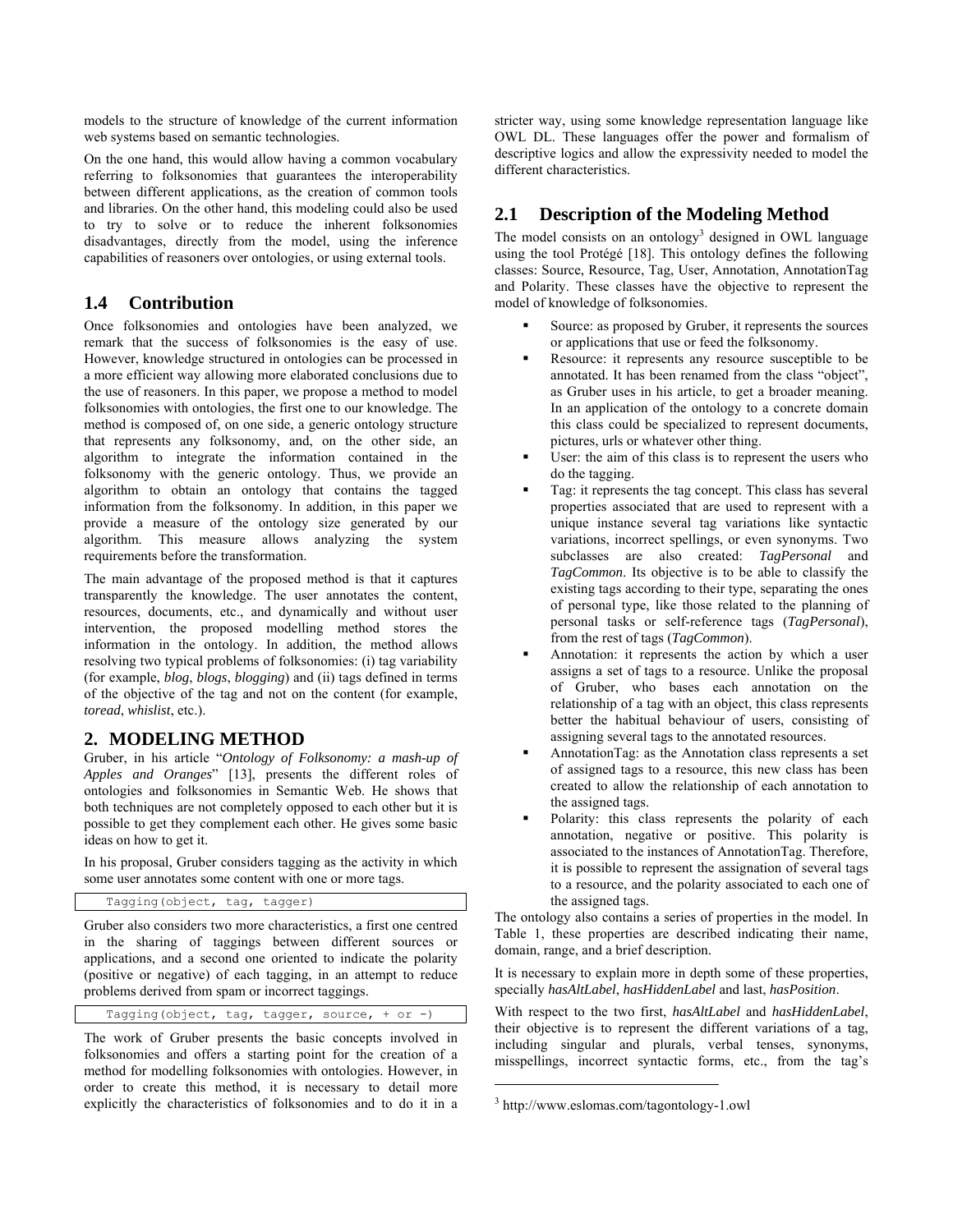preferred representation. For example, the tag with preferred value "rubyonrails", could have associated to *hasAltLabel* the strings "ror", "ruby", and to *hasHiddenLabel* the strings "rubi", "rubyonrials", etc.

| <b>Property</b>                          | <b>Description</b>                                                                                                                                                                                                                                             |
|------------------------------------------|----------------------------------------------------------------------------------------------------------------------------------------------------------------------------------------------------------------------------------------------------------------|
| hasPrefLabel                             | The preferred lexical label of a tag.                                                                                                                                                                                                                          |
| Domain: Tag, Range: string               |                                                                                                                                                                                                                                                                |
| hasAltLabel                              | Tag variations or synonyms of a tag, related to hasPrefLabel.                                                                                                                                                                                                  |
| Domain: Tag, Range: string               |                                                                                                                                                                                                                                                                |
| hasHiddenLabel                           | Tag variations or incorrect spellings of a tag, that should be hidden.                                                                                                                                                                                         |
| Domain: Tag, Range: string               |                                                                                                                                                                                                                                                                |
| hasRelatedResource                       | It relates a Tag to the Resources that represents. This direct relation is created for                                                                                                                                                                         |
| Domain: Tag, Range: Resource             | efficiency with respect to the existing one through AnnotationTag and Annotation.                                                                                                                                                                              |
| hasSourceName                            | Name of the source/application.                                                                                                                                                                                                                                |
| Domain: Source, Range: string            |                                                                                                                                                                                                                                                                |
| hasUserName                              | Name of the user.                                                                                                                                                                                                                                              |
| Domain: User, Range: string              |                                                                                                                                                                                                                                                                |
| hasURI                                   | Resource's URI.                                                                                                                                                                                                                                                |
| Domain: Resource, Range: string          |                                                                                                                                                                                                                                                                |
| hasSource                                | It relates an annotation with a source.                                                                                                                                                                                                                        |
| Domain: Annotation, Range: Source        |                                                                                                                                                                                                                                                                |
| hasUser                                  | It relates an annotation with a user.                                                                                                                                                                                                                          |
| Domain: Annotation, Range: User          |                                                                                                                                                                                                                                                                |
| hasResource                              | It relates an annotation with a resource.                                                                                                                                                                                                                      |
| Domain: Annotation, Range: Resource      |                                                                                                                                                                                                                                                                |
| hasDateTime                              | It represents the date and time of an annotation.                                                                                                                                                                                                              |
| Domain: Annotation, Range: dateTime      |                                                                                                                                                                                                                                                                |
| hasAnnotationTag                         | It relates one annotation with the AnnotationTags instances that represent the tags                                                                                                                                                                            |
| Domain: Annotation, Range: AnnotationTag | assigned.                                                                                                                                                                                                                                                      |
| hasTag                                   | It relates each Annotation Tag with the corresponding tag.                                                                                                                                                                                                     |
| Domain: AnnotationTag, Range: Tag        |                                                                                                                                                                                                                                                                |
| hasLabel                                 | It relates each AnnotationTag with the real text used by the user to tag the resource.                                                                                                                                                                         |
| Domain: AnnotationTag, Range: string     | This is necessary because has Tag associates one Annotation Tag instace with one Tag<br>instance, but this can contain different representations among its hasPrefLabel,<br>hasAltLabel and hasHiddenLabel properties. This property must correspond to one of |
|                                          | those values.                                                                                                                                                                                                                                                  |
| hasPolarity                              | It relates an AnnotationTag with the polarity (Negative o Positive) associated to the                                                                                                                                                                          |
| Domain: AnnotationTag, Range: Polarity   | tag.                                                                                                                                                                                                                                                           |
| hasPosition                              | It relates each Annotation Tag with the position of the tag in the set of tags assigned to                                                                                                                                                                     |
| Domain: AnnotationTag, Range: int        | the resource in the Annotation.                                                                                                                                                                                                                                |

**Table 1. Ontology properties** 

With respect to *hasPosition* property, the convenience of this property is determined by the existence of studies that indicate that when a user assigns a series of tags to a resource, the order in which he does it, is not accidental, and that different annotations made by different users, agree more frequently in the first tags that in the last ones [9]. This characteristic could be used for example to help in the creation of taxonomical structures over tags.

To represent the implicit order of the different tags in an annotation, the most convenient solution would have been to define each *Annotation* like an ordered set of *AnnotationTag* instances. However, this is not possible with the actual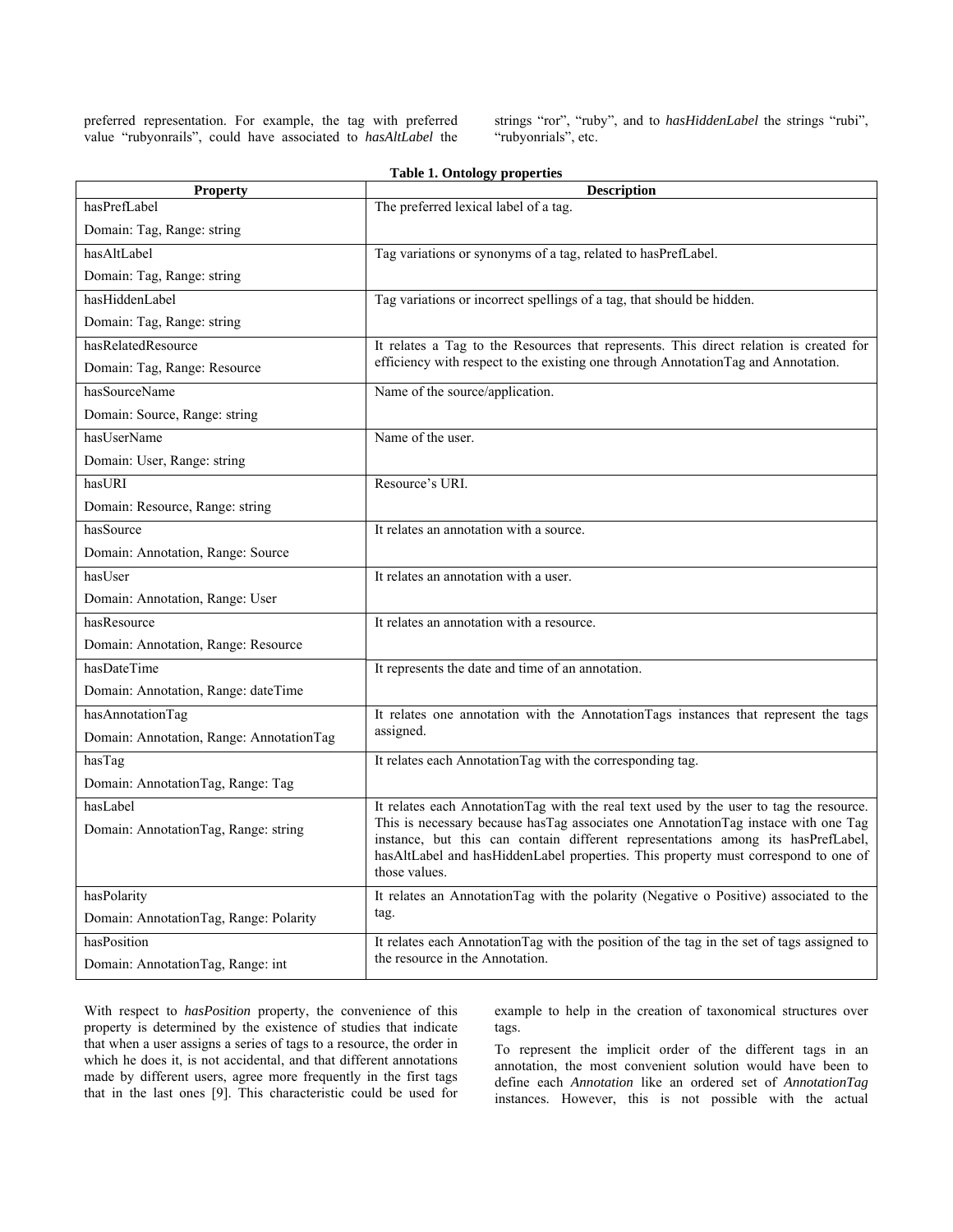specification of OWL. The reason is that it does not exist any explicit mechanism in OWL to define ordered lists of elements, and, although some work exists in the literature representing sequences of elements as linked lists of elements [7], the solution based in *hasPosition* property has been adopted, because of its simplicity and efficiency, allowing to get this information directly, without having to cross linked structures.

The considered approach produces that this ordenation is not directly accessible from a model based on OWL using a reasoner, but simplifies the usual requirements of recovering the tags assigned to a resource, or the resources tagged with a tag, using SPARQL [19] queries for that.

The proposed method is completed with a set of restrictions (Table 2) applied to the classes and properties described, that help to represent the knowledge contained in the folksonomy, and allow to validate the information generated in the ontology.

| <b>Table 2. Restrictions</b>        |                                   |  |
|-------------------------------------|-----------------------------------|--|
| <b>Restrictions</b><br><b>Class</b> |                                   |  |
| Source                              | Cardinality(hasSourceName) = $1$  |  |
| Resource                            | Cardinality (has URI) = 1         |  |
| User                                | Cardinality (has User Name) = $1$ |  |
| Tag                                 | Cardinality (hasPrefLabel) = $1$  |  |
| Annotation                          | Cardinality (has Source) = $1$    |  |

|               | Cardinality (has Resource) = $1$    |  |
|---------------|-------------------------------------|--|
|               | Cardinality (has User) = $1$        |  |
|               | Cardinality (hasDateTime) = $1$     |  |
|               | Cardinality (hasAnnotationTag) >= 1 |  |
| AnnotationTag | Cardinality (has Label) = $1$       |  |
|               | Cardinality (hasPolarity) = $1$     |  |
|               | Cardinality (hasPosition) = $1$     |  |
|               | Cardinality (has Tag) = 1           |  |

With the described model it is possible to have a complete representation of any folksonomy. However, it is necessary to specify a method that allows the transformation of existing folksonomies into the described model. On the other hand, it is necessary to consider that a folksonomy is not a static classification system because it evolves as users create new annotations on resources. Therefore, these annotations must be incorporated to the model. With the aim of solving both situations, namely, the transformation of a folksonomy to the described model and its evolution in time, an algorithm is proposed. This algorithm contains the set of actions necessary to model the annotations made by the users and creates a set of elements in the ontology. Figure 3 shows the algorithm of the method that models in the ontology an annotation made by a user.

| - PRE: User and Source previously defined                                                                                                                                                                                                                                                                                                                                                                                    |
|------------------------------------------------------------------------------------------------------------------------------------------------------------------------------------------------------------------------------------------------------------------------------------------------------------------------------------------------------------------------------------------------------------------------------|
| If not exists Resource then<br>Create Resource<br>$Resource. has URI = uri$<br>End If                                                                                                                                                                                                                                                                                                                                        |
| Create Annotation<br>Annotation.hasDateTime = annotation date<br>Annotation.hasSource = Source<br>Annotation.hasResource = Resource<br>Annotation.hasUser = User                                                                                                                                                                                                                                                             |
| For Each tag assigned to the resource<br>If not exists Tag with the same preflabel or altLabel or hiddenLabel then<br>Create Tag<br>Tag, prefLabel = text of the assigned tag<br>End If<br>Create AnnotationTag<br>AnnotationTag, hasLabel = text of the assigned tag<br>AnnotationTag,Tag = Tag<br>AnnotationTag,Position = position of the tag in the set of assigned tags<br>AnnotationTag,Polarity = [Positive]Negative] |
| Tag, hasRelatedResource += Resource<br>Annotation.hasAnnotationTag += Annotation<br>End For                                                                                                                                                                                                                                                                                                                                  |

**Figure 3. Method of transformation and evolution** 

### **2.2 Ontology Size Estimation Analysis**

Aiming at comparing our model with other ones based on ontologies, it is necessary to have some type of measure that allows us to estimate the amount of resources used. This measure can be based for example on the amount of information that the model contains.

This volume of information will be function of the existing instances at every moment in the modelled folksonomy, formed by the number of sources, users, resources, tags and annotations. Since the information represented in ontologies based in OWL is stored as RDF triplets or statements, the number of triplets represented by an ontology can be considered as a good measure of the necessary resources.

From the proposed method it is possible to define two formulas that allow us to get the number of instances represented in the model and the number of triplets contained in the ontology. They are based on a set of variables that define the state of the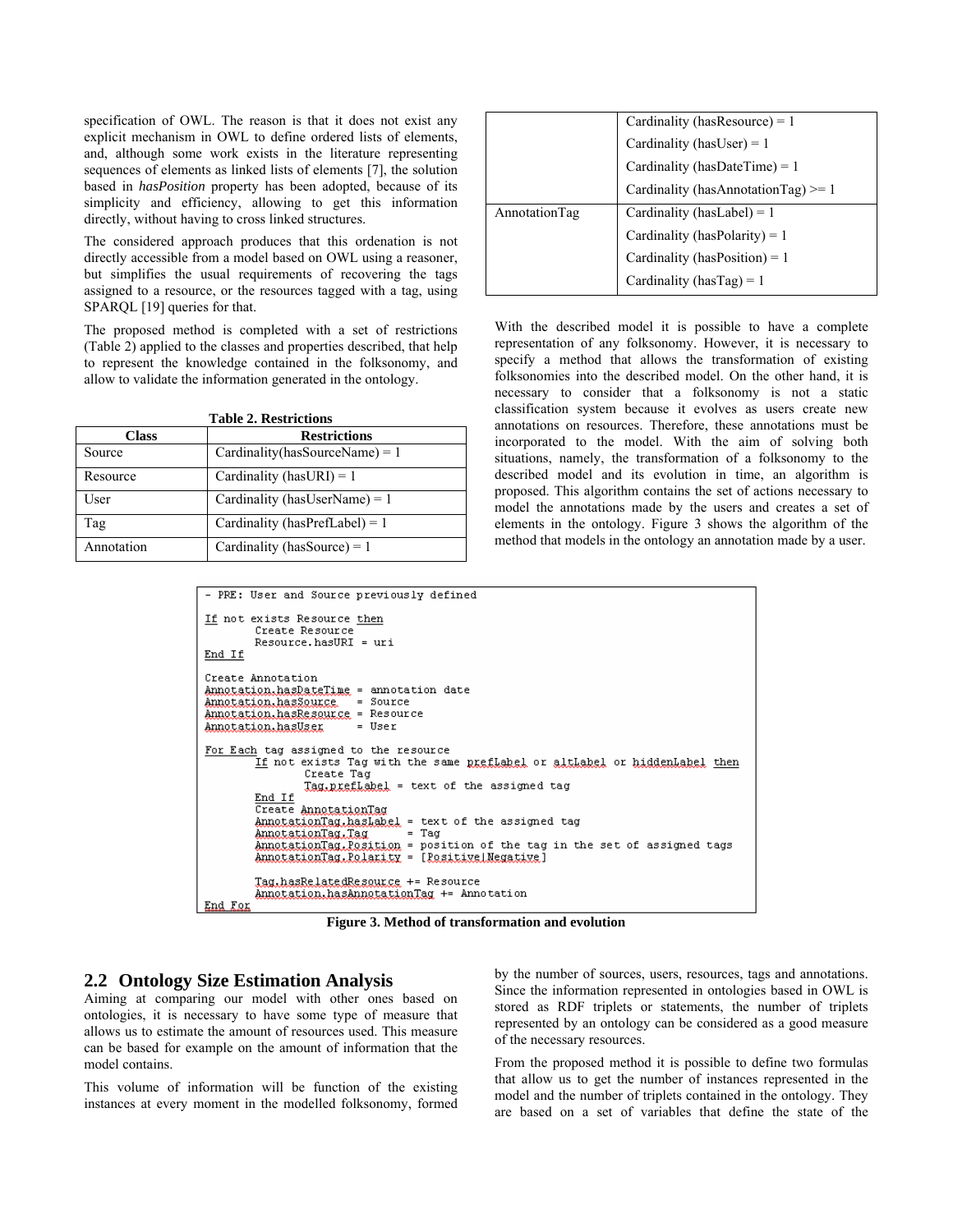folksonomy, like the number of sources, users, resources, tags and annotations. Figure 4 shows both formulas. Observe that they do not considerer the use of any reasoner on the model that could produce the deduction of new triplets.

Figure 4 shows both formulas. They correspond to the calculation of the number of instances and the number of triplets of the ontology, without the use of a reasoner applied on the model that could produce the deduction of new triplets.

```
s: number of sources 
r: number of resources 
u: number of users 
t: number of tags 
a: number of annotations 
α: average number of tags by annotation 
β: average number of tags assigned to a resource 
Number of instances = s + u + r + t + (1+\alpha)a
Number of statements = 2(s+u+r) + (2+\beta)t + (5+6α)a
```
### **Figure 4. Size of the resulting ontology**

Two averaged values are used in these formulas, namely, the average number of tags used by annotation and the average number of tags assigned collaboratively to a resource. These values depend on several things, such as the possibilities of the user interface where the annotations are created, the type of users, or the concrete field where the folksonomy is being applied. These issues can be studied in different papers (see [9][5][4]) or in the web site of some applications like del.icio.us.

To test the above formulas, some information has been captured for 48 hours from del.icio.us through the RSS channel offered by the web site. This information has been stored initially in a SQL database, getting 27.462 users, 50.728 resources, 30.412 tags and 53.698 annotations. This initial set of data has been reduced, taking only those resources with a minimum of 10 annotations. In this way we have obatained a data subset of 439 resources, 979 users, 1.219 tags and 1.069 annotations. Next, this subset has been transformed into ontology in OWL language, through the application of the transformation algorithm described in our method.

To get the values of the variables α and β, the computations have been done over the initial set of data. In this way, the values obtained are  $α=2.55$  and  $β=3.54$ .

An application in Java, using the semantic web framework Jena [15], has been created to compare real data with the estimated results obtained from the previous formulas. The application loads the model stored in OWL and returns the number of instances and triplets of the ontology without using any reasoner over the model, to avoid the creation of new inferred triplets.

**Table 2. Estimation and real size of the testing ontology** 

|                         | <b>Estimated</b> | Real   |
|-------------------------|------------------|--------|
| <b>Instances Number</b> | 6.432            | 7.055  |
| <b>Triplets Number</b>  | 30.305           | 33.688 |

The differences between estimated and real values are due to the use of the averaged values calculated for the initial dataset. However, if they were calculated with the reduced dataset, they would increase their values to  $\alpha=3.14$  and  $\beta=6.34$ . With these values the estimated number of instances would be 7.064 and the number of triplets 33.456, much closer to the real values obtained.

# **2.3 Experimental Results**

Several queries in SPARQL language have been designed to validate the proposed method against the searching and exploration problems in folksonomies with regard to tag variations, tag objectives or tag types used by the users.

With respect to the problem of tag variations, the model proposes the use of several properties associated to instances of the *Tag* class, like *hasPrefLabel*, to represent the preferred text of the tag; *hasAltLabel,* to represent different syntactic variations or even synonyms; and *hasHiddenLabel*, to represent incorrect variations that should not be shown. Consequently, one instance of *Tag* class is able to represent several text variations of a tag. In Table 3 we show the results we have got with a reduced dataset obtained from del.icio.us. We see how a user should make 4 different searches in del.icio.us, with different results each one, to get all the data on the programming language RubyOnRails. These 4 searches correspond to the different variations used usually by users to refer to this language, like "Ruby", "Ror", "Rails" and "Rubyonrails". However, with the proposed model, all this variations would be grouped in a unique *Tag* class instance, having one of them as preferred text, and the others as alternative or hidden variations. Hence, with the proposed model, it would be sufficient to make only one search with any of the tag variations, to get all the associated results.

**Table 3. Number of results to each search** 

|                | Ruby | Ror | <b>Rails</b> | <b>Rubyonrails</b> |
|----------------|------|-----|--------------|--------------------|
| del.icio.us    |      |     |              |                    |
| Proposed model |      |     |              |                    |

A second characteristic of our model is that the grouping of the different variations of a tag in a unique *Tag* class instance decreases the number of instances of the *Tag* class with regard to the initial number of tags existing in the dataset obtained from del.icio.us. Table 4 shows that the reduced dataset obtained from del.icio.us has 1.210 tags whereas the number of *Tag* class instances in the proposed model, after the grouping, is only 886 (that is, 324 less).

**Table 4. Number of tags** 

|                | <b>Number of Tags</b> |
|----------------|-----------------------|
| del.icio.us    | 210                   |
| Proposed model | 886                   |

With respect to the problem of objective or type tags used by users, the proposed model has two subclasses wich are specializations of *Tag* class. The aim of these subclasses is to divide the existent tags into two different subgroups. One of them (*TagPersonal*), correspons to tags that have a personal objective, like self-reference tags or task-planning tags. The other one (*TagCommon*), corresponds to tags that have a meaning and semantic common for all users.

The 886 tags existent in the ontology have been distributed in these two subclasses, obtaining a total of 61 tags in the